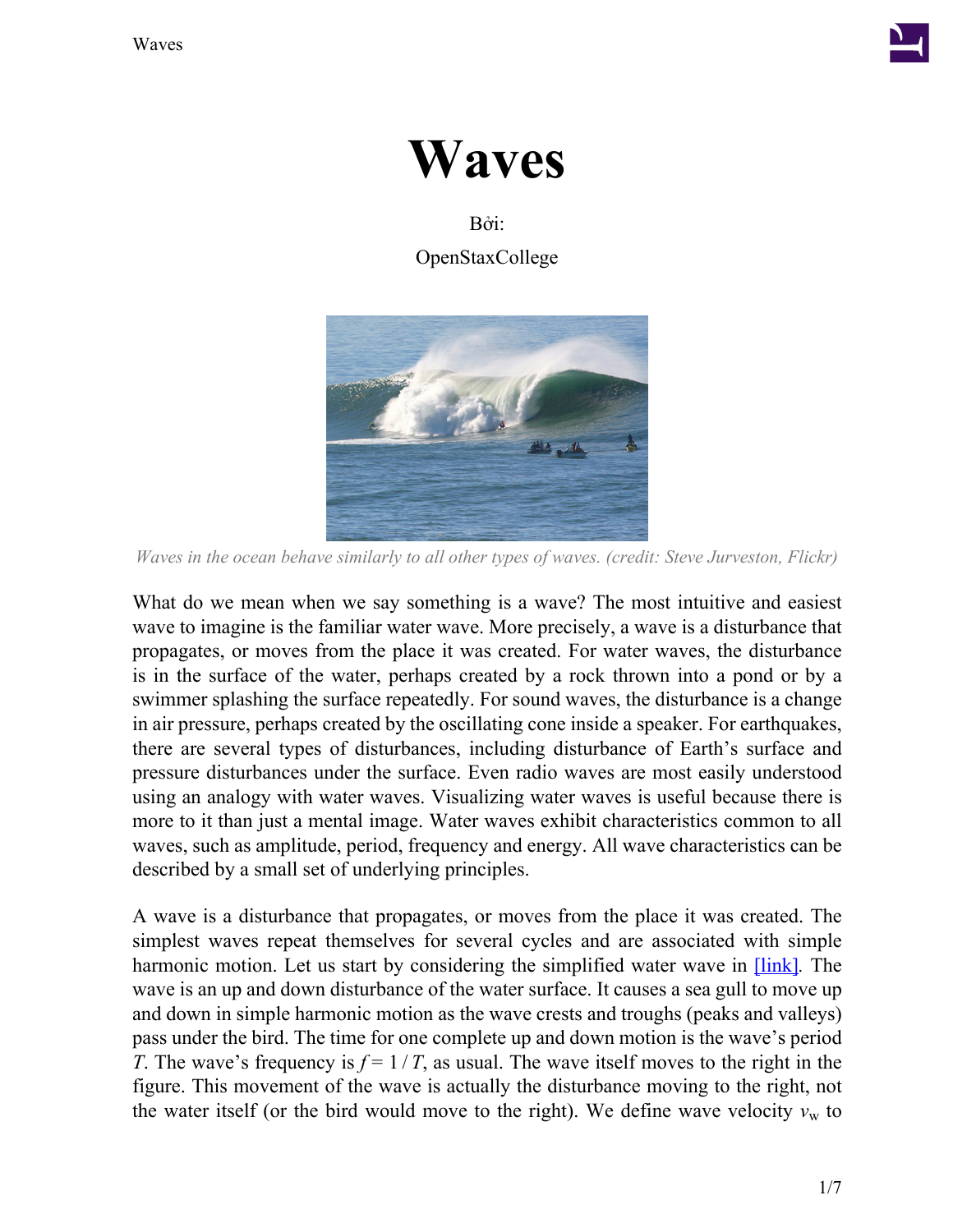be the speed at which the disturbance moves. Wave velocity is sometimes also called the *propagation velocity or propagation speed,* because the disturbance propagates from one location to another.

#### Misconception Alert

Many people think that water waves push water from one direction to another. In fact, the particles of water tend to stay in one location, save for moving up and down due to the energy in the wave. The energy moves forward through the water, but the water stays in one place. If you feel yourself pushed in an ocean, what you feel is the energy of the wave, not a rush of water.

<span id="page-1-0"></span>

*An idealized ocean wave passes under a sea gull that bobs up and down in simple harmonic motion. The wave has a wavelength λ, which is the distance between adjacent identical parts of the wave. The up and down disturbance of the surface propagates parallel to the surface at a speed*  $v_w$ .

The water wave in the figure also has a length associated with it, called its wavelength  $\lambda$ , the distance between adjacent identical parts of a wave. ( $\lambda$  is the distance parallel to the direction of propagation.) The speed of propagation  $v_w$  is the distance the wave travels in a given time, which is one wavelength in the time of one period. In equation form, that is

$$
v_{\rm w} = \frac{\lambda}{T}
$$

or

$$
v_{\rm w} = f\lambda.
$$

This fundamental relationship holds for all types of waves. For water waves,  $v_w$  is the speed of a surface wave; for sound,  $v_w$  is the speed of sound; and for visible light,  $v_w$  is the speed of light, for example.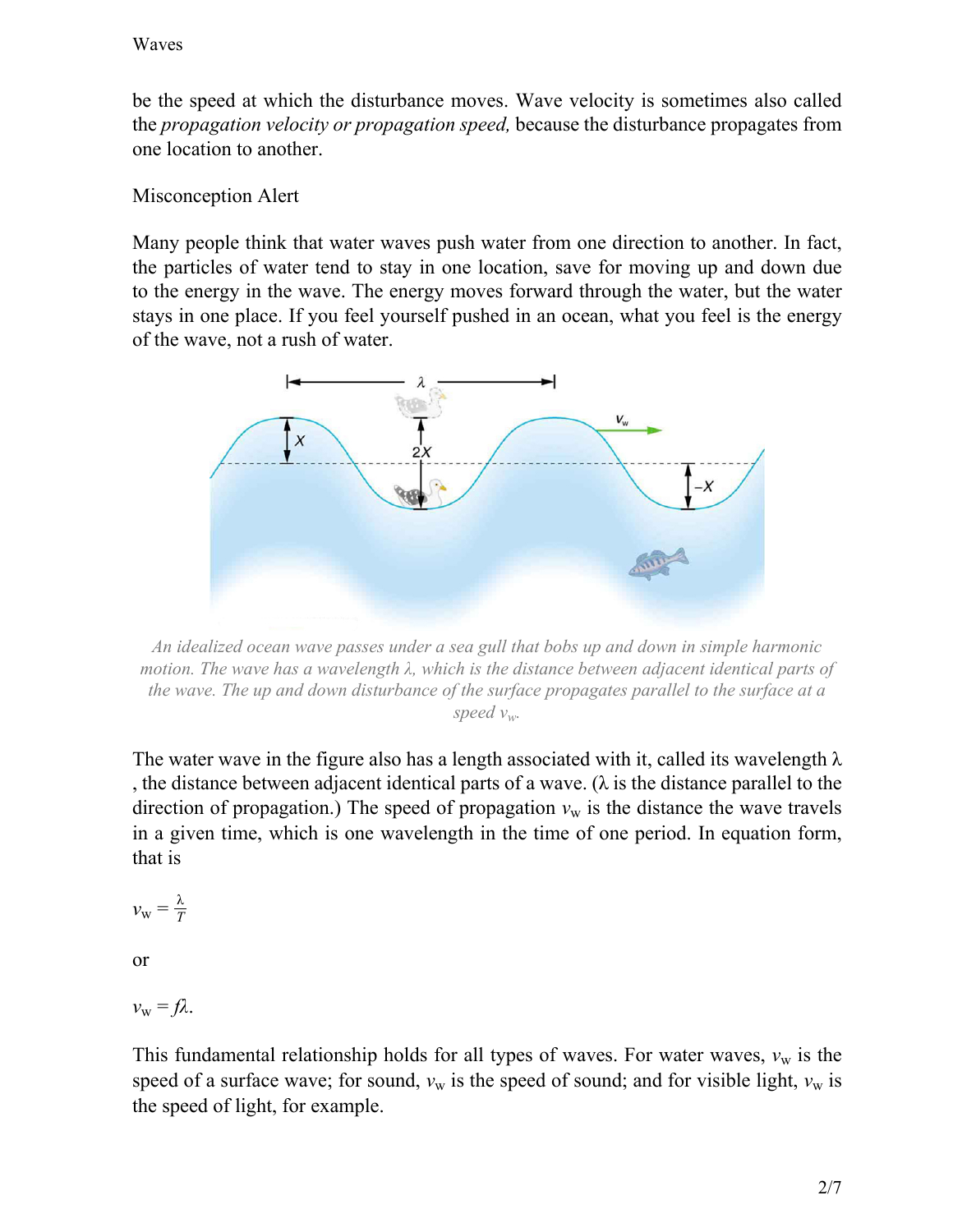Take-Home Experiment: Waves in a Bowl

Fill a large bowl or basin with water and wait for the water to settle so there are no ripples. Gently drop a cork into the middle of the bowl. Estimate the wavelength and period of oscillation of the water wave that propagates away from the cork. Remove the cork from the bowl and wait for the water to settle again. Gently drop the cork at a height that is different from the first drop. Does the wavelength depend upon how high above the water the cork is dropped?

Calculate the Velocity of Wave Propagation: Gull in the Ocean

Calculate the wave velocity of the ocean wave in **[\[link\]](#page-1-0)** if the distance between wave crests is 10.0 m and the time for a sea gull to bob up and down is 5.00 s.

#### **Strategy**

We are asked to find  $v_w$ . The given information tells us that  $\lambda = 10.0$  m and  $T = 5.00$  s. Therefore, we can use  $v_w = \frac{\lambda}{l}$  $\frac{\lambda}{T}$  to find the wave velocity.

### **Solution**

- 1. Enter the known values into  $v_w = \frac{\lambda}{l}$  $\frac{\lambda}{T}$ :  $v_{\rm w} = \frac{10.0 \text{ m}}{5.00 \text{ s}}.$
- 2. Solve for  $v_w$  to find  $v_w$ = 2.00 m/s.

#### **Discussion**

This slow speed seems reasonable for an ocean wave. Note that the wave moves to the right in the figure at this speed, not the varying speed at which the sea gull moves up and down.

### **Transverse and Longitudinal Waves**

A simple wave consists of a periodic disturbance that propagates from one place to another. The wave in *[\[link\]](#page-3-0)* propagates in the horizontal direction while the surface is disturbed in the vertical direction. Such a wave is called a transverse wave or shear wave; in such a wave, the disturbance is perpendicular to the direction of propagation. In contrast, in a longitudinal wave or compressional wave, the disturbance is parallel to the direction of propagation. [\[link\]](#page-3-1) shows an example of a longitudinal wave. The size of the disturbance is its amplitude *X* and is completely independent of the speed of propagation  $v_w$ .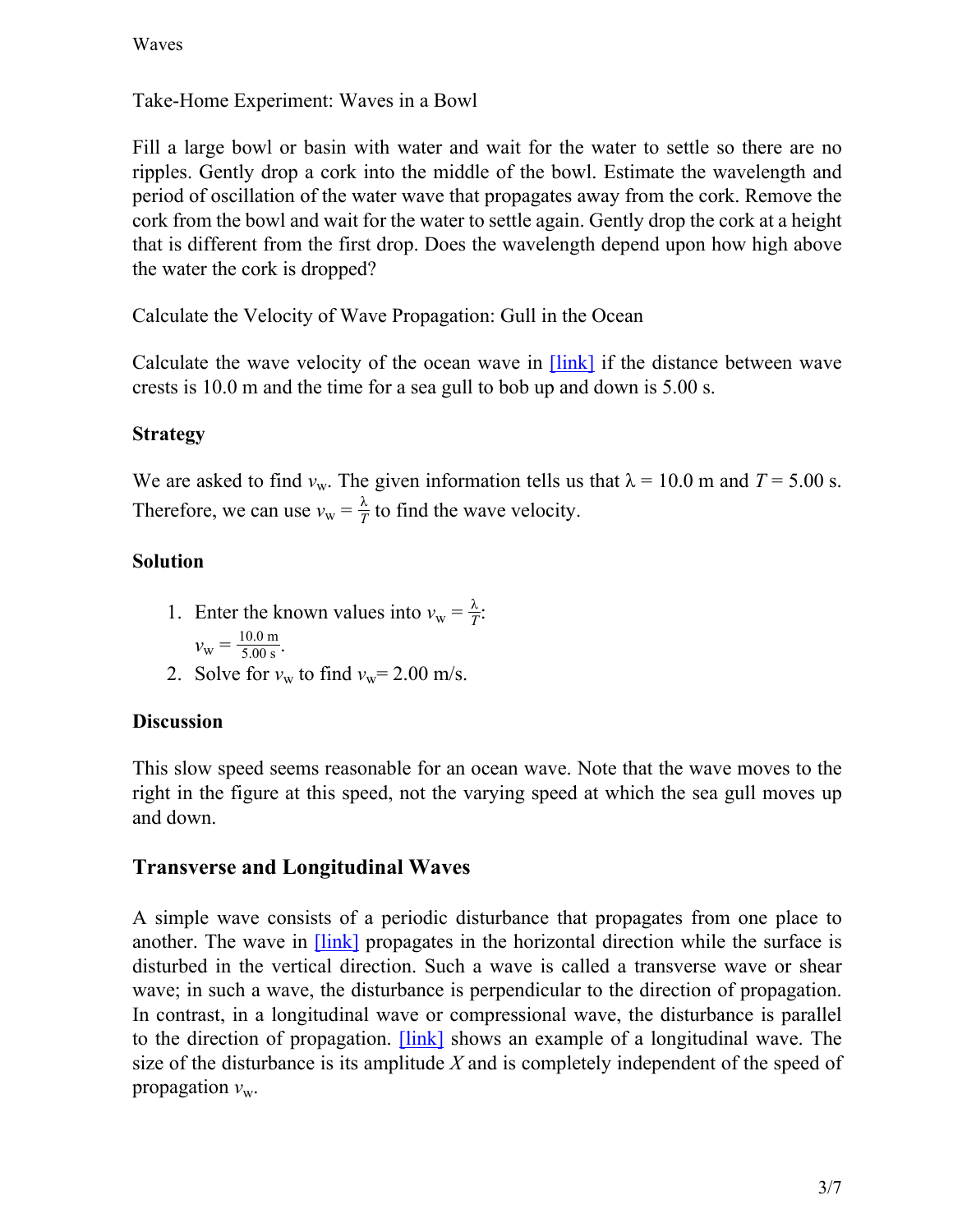<span id="page-3-0"></span>

*In this example of a transverse wave, the wave propagates horizontally, and the disturbance in the cord is in the vertical direction.*



<span id="page-3-1"></span>*In this example of a longitudinal wave, the wave propagates horizontally, and the disturbance in the cord is also in the horizontal direction.*

Waves may be transverse, longitudinal, or *a combination of the two*. (Water waves are actually a combination of transverse and longitudinal. The simplified water wave illustrated in  $[\text{link}]$  shows no longitudinal motion of the bird.) The waves on the strings of musical instruments are transverse—so are electromagnetic waves, such as visible light.

Sound waves in air and water are longitudinal. Their disturbances are periodic variations in pressure that are transmitted in fluids. Fluids do not have appreciable shear strength, and thus the sound waves in them must be longitudinal or compressional. Sound in solids can be both longitudinal and transverse.



*The wave on a guitar string is transverse. The sound wave rattles a sheet of paper in a direction that shows the sound wave is longitudinal.*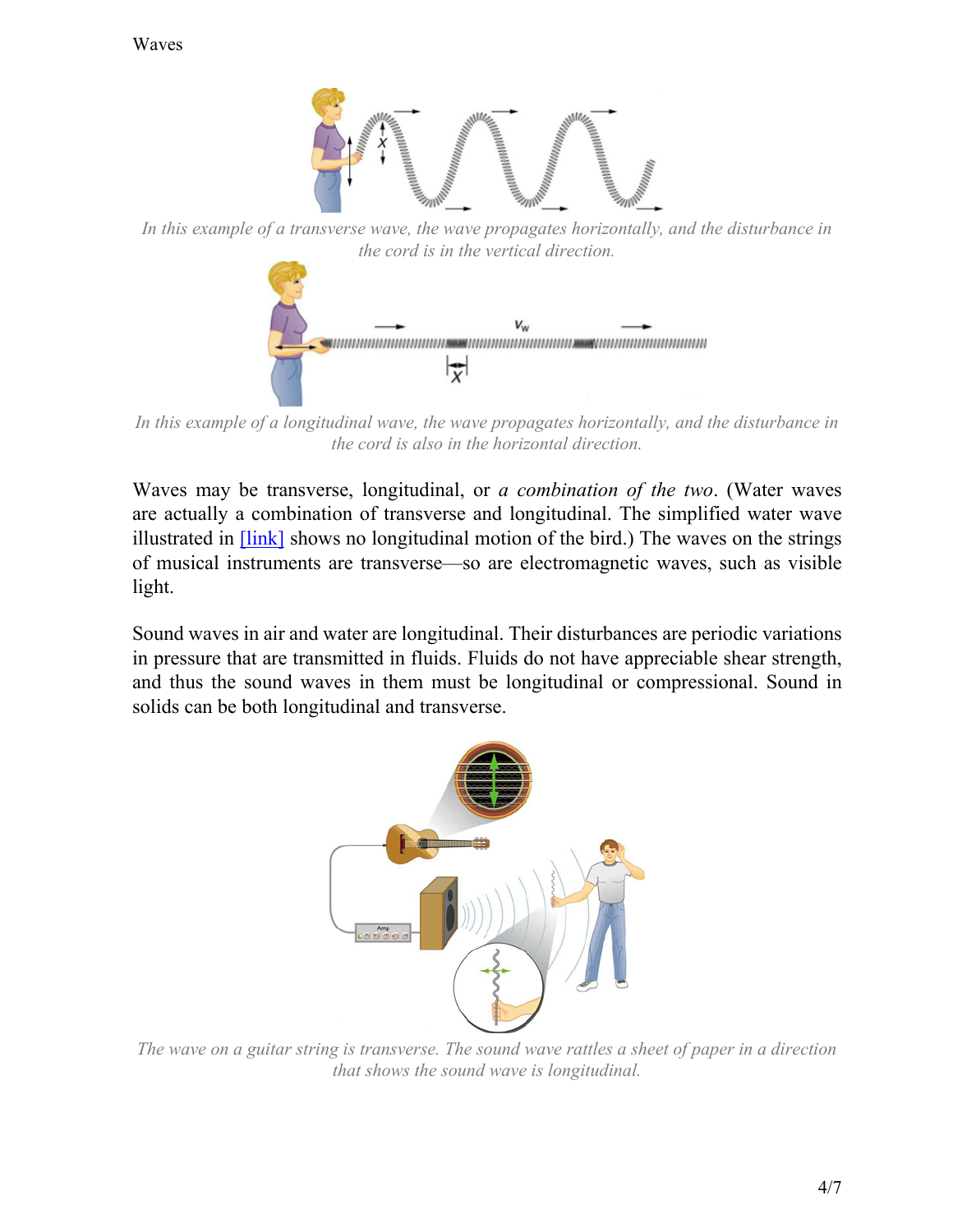Earthquake waves under Earth's surface also have both longitudinal and transverse components (called compressional or P-waves and shear or S-waves, respectively). These components have important individual characteristics—they propagate at different speeds, for example. Earthquakes also have surface waves that are similar to surface waves on water.

Check Your Understanding

Why is it important to differentiate between longitudinal and transverse waves?

In the different types of waves, energy can propagate in a different direction relative to the motion of the wave. This is important to understand how different types of waves affect the materials around them.

PhET Explorations: Wave on a String

Watch a string vibrate in slow motion. Wiggle the end of the string and make waves, or adjust the frequency and amplitude of an oscillator. Adjust the damping and tension. The end can be fixed, loose, or open.



*[Wave on a String](/home/voer/vp/vp.transformer/src/vpt.transformer/vpt/transformer/transforms/20140124-034339-6d33d22d-1/wave-on-a-string_en.jar)*

### **Section Summary**

- A wave is a disturbance that moves from the point of creation with a wave velocity  $v_w$ .
- $\bullet$  A wave has a wavelength  $\lambda$ , which is the distance between adjacent identical parts of the wave.
- Wave velocity and wavelength are related to the wave's frequency and period by  $v_w = \frac{\lambda}{l}$  $\frac{\lambda}{T}$  or  $v_w = f\lambda$ .
- A transverse wave has a disturbance perpendicular to its direction of propagation, whereas a longitudinal wave has a disturbance parallel to its direction of propagation.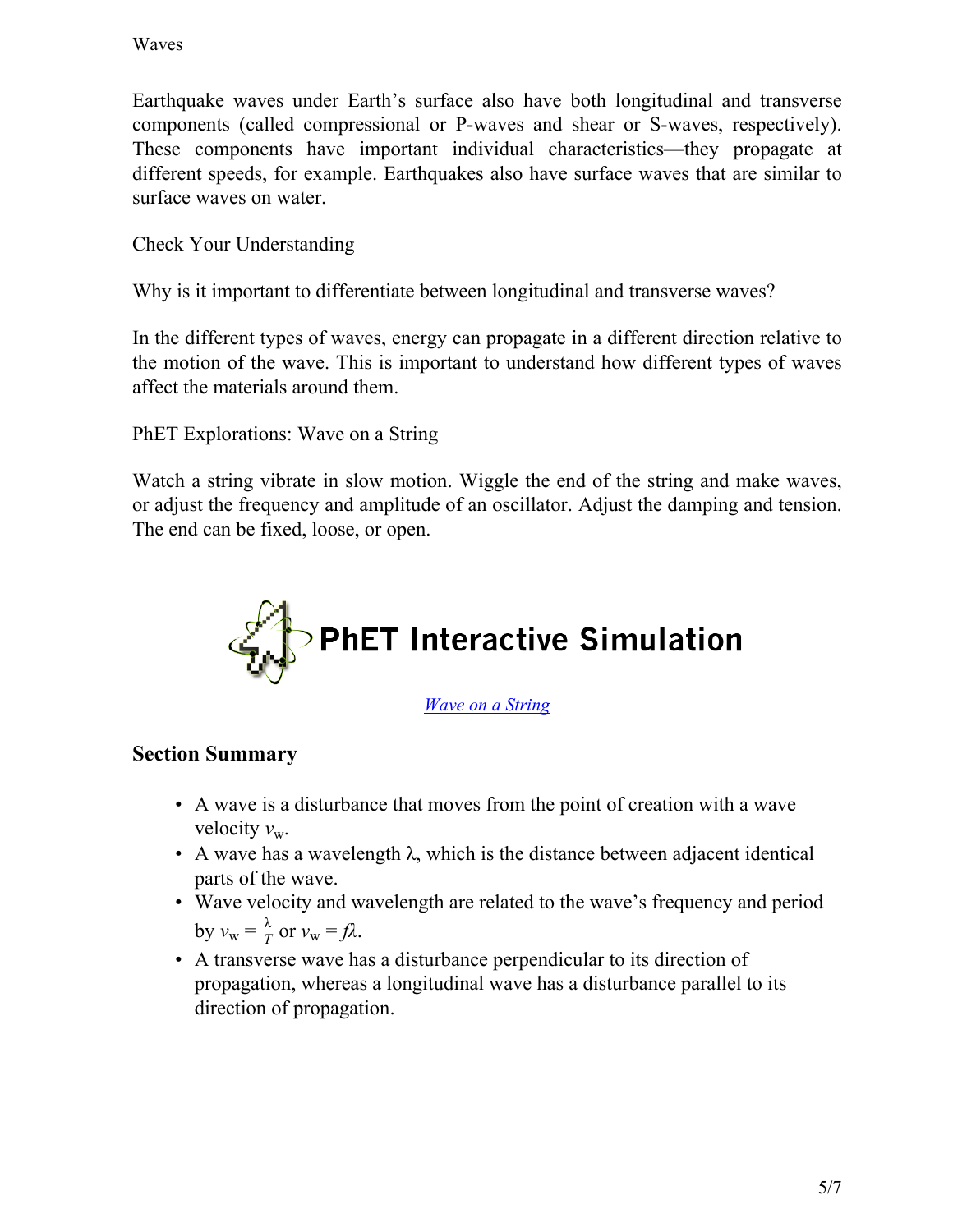## **Conceptual Questions**

Give one example of a transverse wave and another of a longitudinal wave, being careful to note the relative directions of the disturbance and wave propagation in each.

What is the difference between propagation speed and the frequency of a wave? Does one or both affect wavelength? If so, how?

### **Problems & Exercises**

Storms in the South Pacific can create waves that travel all the way to the California coast, which are 12,000 km away. How long does it take them if they travel at 15.0 m/s?

 $t = 9.26$  d

Waves on a swimming pool propagate at 0.750 m/s. You splash the water at one end of the pool and observe the wave go to the opposite end, reflect, and return in 30.0 s. How far away is the other end of the pool?

Wind gusts create ripples on the ocean that have a wavelength of 5.00 cm and propagate at 2.00 m/s. What is their frequency?

 $f = 40.0 \text{ Hz}$ 

How many times a minute does a boat bob up and down on ocean waves that have a wavelength of 40.0 m and a propagation speed of 5.00 m/s?

Scouts at a camp shake the rope bridge they have just crossed and observe the wave crests to be 8.00 m apart. If they shake it the bridge twice per second, what is the propagation speed of the waves?

 $v_w = 16.0$  m/s

What is the wavelength of the waves you create in a swimming pool if you splash your hand at a rate of 2.00 Hz and the waves propagate at 0.800 m/s?

What is the wavelength of an earthquake that shakes you with a frequency of 10.0 Hz and gets to another city 84.0 km away in 12.0 s?

 $λ = 700$  m

Radio waves transmitted through space at  $3.00 \times 10^8$  m/s by the Voyager spacecraft have a wavelength of 0.120 m. What is their frequency?